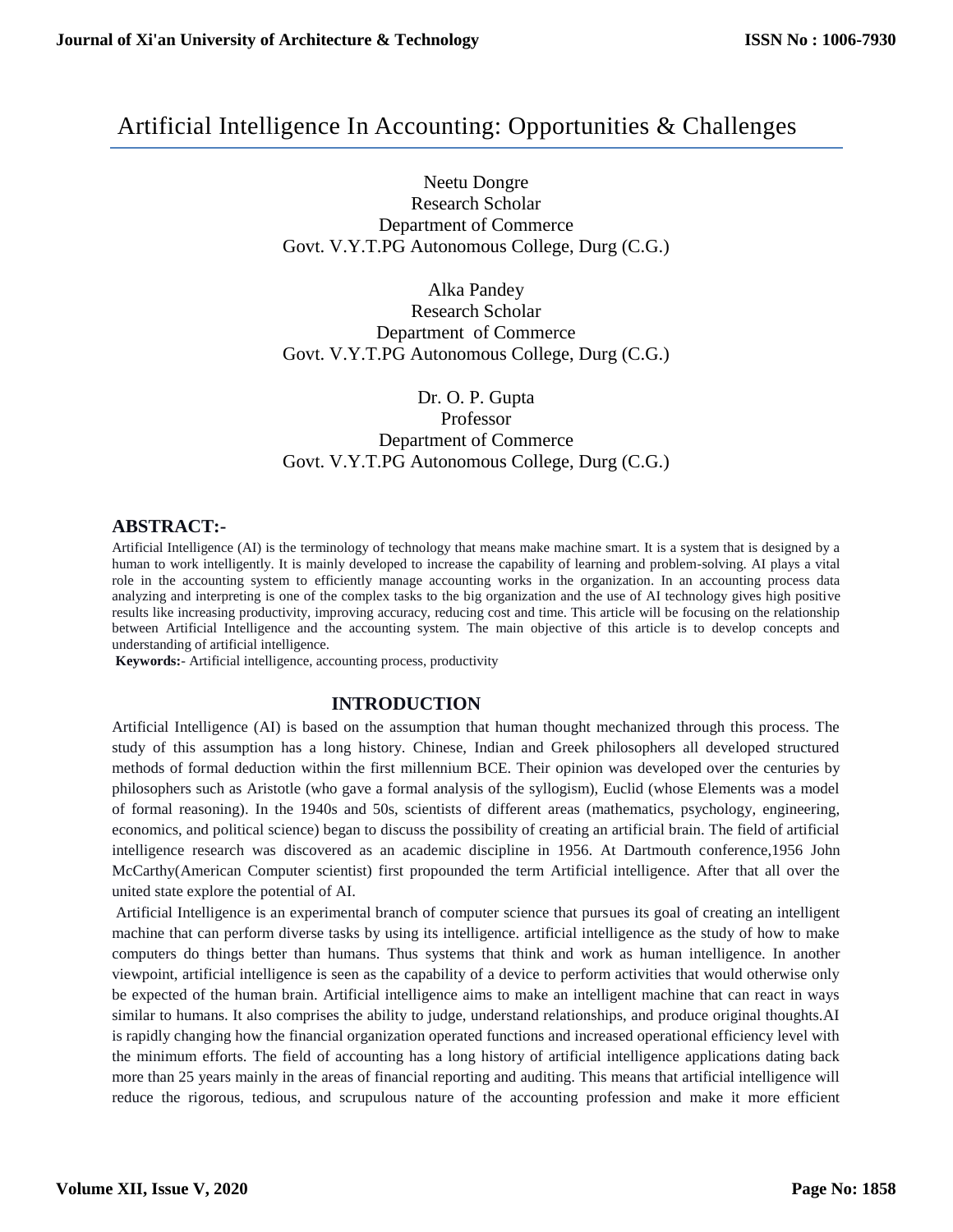consulting services. According to the financial stability board, artificial intelligence is simply the application of computational tools to address tasks traditionally requiring human sophistication. The accounting systems and operations moved out of the area of paper journals and ledgers into computer-based formats with the advents of computers which has powered the artificial intelligence in applying the methods of self managements and selftuning, self-configuration, self-diagnosis, and self-healing to achieve optimum results in accounting operation.

### **Types of Artificial Intelligence**

- 1. **Weak AI (**narrow AI):- non-sentient machine intelligence, focused on a narrow task.
- 2. **Strong AI** / artificial general intelligence (AGI):- (hypothetical) machine with the ability to apply intelligence to any problem, typically meaning "smart work as human".
- 3. **Super Intelligence**:- (hypothetical) artificial intelligence far surpassing that of the brilliant and skilled human minds.

### **Advantage of Artificial Intelligence**

- In business activities such as analysis of document and handling are abundant in accounting and the uses of RPA (Robotic process automation) and (IA) Intelligent automation helpful to save time and increase the level of accuracy.
- AI thinks logically without emotion, often provides real-time status of financial matters since it can process documents using natural language processing and computer vision faster than ever making daily reporting possible.
- AI technology will enhance several internal accounting processes including procurement and purchasing, invoicing, purchase orders, expense reports, accounts payable and receivables, etc.
- Corporate firms and organizations appointed auditors to check books of account and ensure the validity and legality of their financial records and with the help of AI, the auditor can easily access the accounting work chances of error are very less.
- In Accounting firm the accounting functions such as Data handling data processing, preparing payroll bookkeeping this all are easily handled by AI.
- AI improving fraud detection through more sophisticated machine learning model of normal activities and better prediction of fraudulent activities

## **Uses Of Artificial Intelligence**

- In the banking sector, AL helps to store banking data for a long time and easily access banking work.
- Mc-excel is designed in that way which supports accounting activities such as budgeting, preparing financial statements and balance sheets
- AI gives robots a computer vision to sense and calculate complicated work in an easy way and reduce human activity.
- In an organization, AI uses to improve workplace communication with the help of them the organization personnel easily understand their work this will lead to increase productivity.
- In the Health care department to maintain their records and accounts of every patient uses AI. It also helps to improve reliability, predictability, consistency of the pharmaceutical work.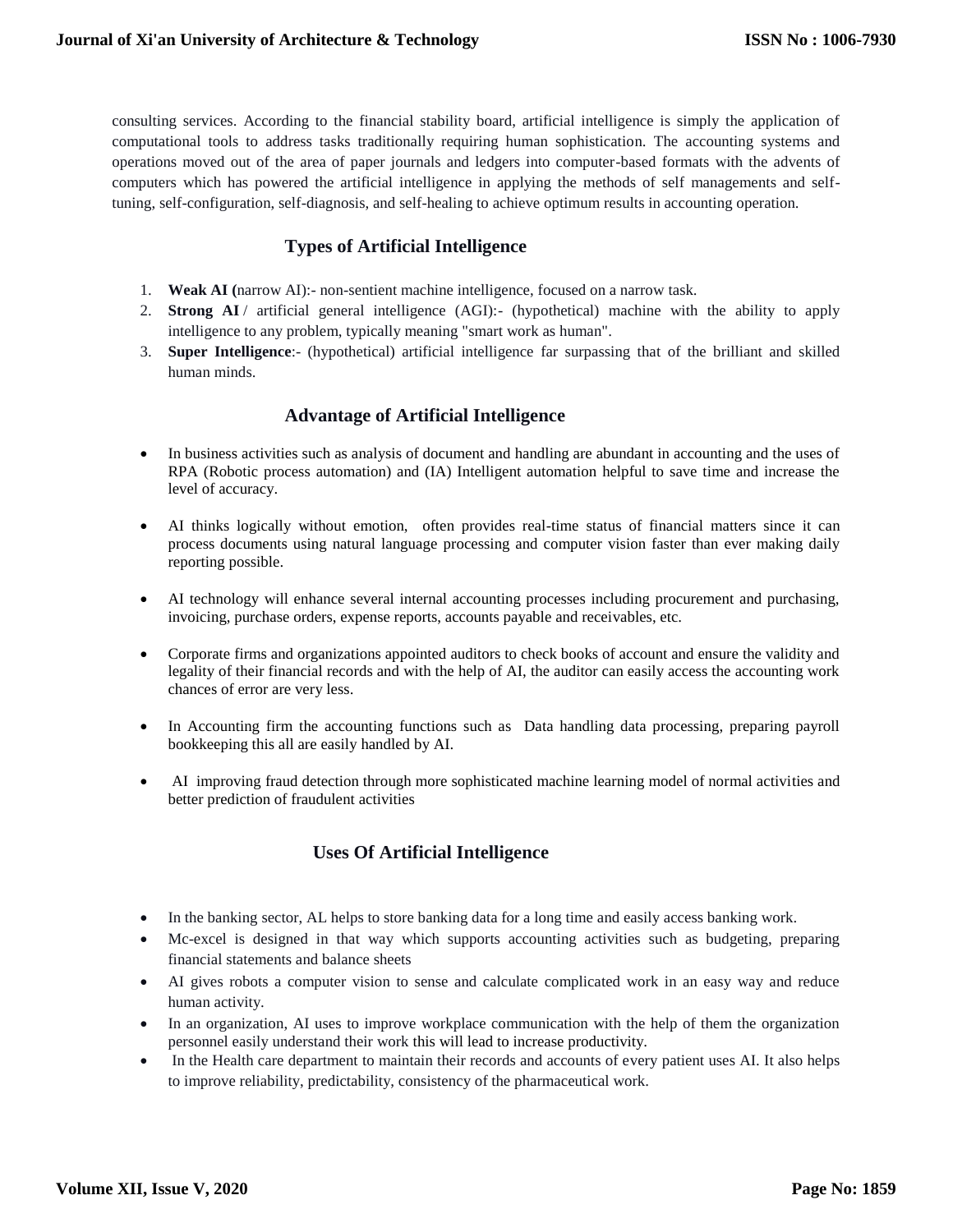AI technology provides a competitive edge to e-commerce. It enabling shoppers to discover associated products feature such as size color brand and every year improve their visual capabilities and also the facility of e-billing, online payment, etc.

# **Application of AI**

Artificial Intelligence has a variety of applications in the present scenario. It plays a crucial role in various sectors such as Healthcare, entertainment, finance, education, etc. AI solves a complex problem efficiently it makes our daily life more comfortable and easy.



## **The Functional Area Of Accounting**

- 1. **Auditing** means examination or inspection of various books of accounts by an auditor. It is done to ascertain the accuracy level of a financial statement. These process three different category auditors includes such as external auditor, internal auditor, and EDP auditors. EDP auditors are either external or internal auditors concerned with the audit of computer-based systems. this type of auditor has appropriate tools and expertise to minimize errors.
- 2. **Accounting Information Systems** (AIS): AIS refers to the computerized accounting information systems that are developed to meet management's and external users' requirements. Accordingly, management and external sources are concerned with the expert systems accustomed to develop and implement the AIS.
- 3. **Management Accounting** concerned with the presentation of the professional knowledge and ability to disclose accounting information. In management accounting, AI plays a vital role in maintains records for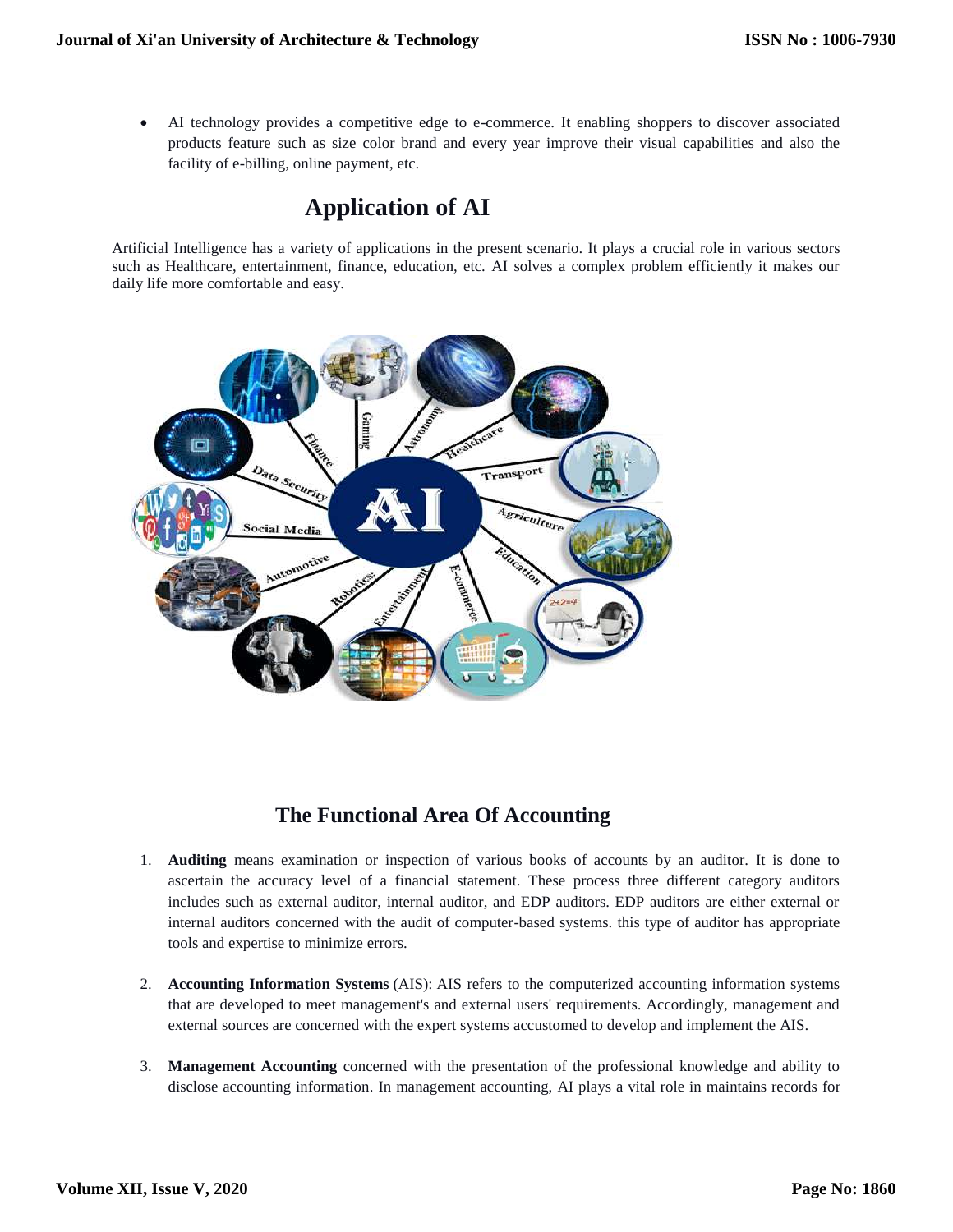analyzing the data for the decision-making process& policy formulation, planning, and controls of the business. It mainly helps origination to take relevant decisions for the investment or earning more profit.

- 4. **Financial Accounting** is the process of preparing financial statements i.e. P&L A/C, Balanceshet that companies use to show their financial performance and position to people outside the company, including investors, creditors, suppliers, and customers.
- 5. **Tax accounting** focuses on the preparation, analysis, and presentation of tax returns and tax payments. This is a complex and time taking process but nowadays it becomes very easy to file return and tax payments calculation through the uses of different accounting software.

## **LITERATURE REVIEW**

1. *Daniel E.O leavy, Robert M O keefe, "Impact of AI in Accounting work: Expert system use in Auditing and Tax",* This paper analyzed the relationship between AI in accounting work and used Perrow's sociological framework as a basis for a comparative organization analysis of the impact of the expert system on organization issues.

2.*William E. Spangler, "The Role of AI in understanding the Strategic Decision Making Process".* This paper evaluated that AI plays a vital role in the decision-making process through various theories and models such as Rule-Based Approaches, Analogical Approaches, Frame-based, and object-oriented approaches, etc.

3.*Cindy Greenman, "Exploring the impact of Artificial Intelligence on the Accounting Profession*".This research paper concluded that the importance of AI in accounting work ie. in the respective task of book-keeping or processdriven assignment is replaced with automated technology.

*4.Cara jaslove, "The rise of Artificial Intelligence: An Analysis on the future of Accountancy."*This paper analyzed that accounting work becomes easy after the uses of artificial intelligence in data analysis work, bookkeeping, tax accountant work, etc. Overall, Artificial Intelligence will add value to the accounting industry, as a certified public accountant can shift their attention from monotonous tasks towards making more analytic and datadriven decisions.

*5. Odoh, Longinus Chukwudi" Effect of Artificial Intelligence on the performance of Accounting Operation among Accounting firm in southeast Nigeria,29 June 2018* This paper analyzed the performance of accounting work with the help of accounting work because artificial intelligence is rapidly changing how the financial institution is operated. This paper focused on paper and pencil entry to computer software entry and examined the effect of artificial intelligence on the performance of accounting operations among accounting firms in southeast Nigeria. For this purpose, a descriptive research design was adopted.

## **Opportunities**

Artificial intelligence has several Opportunities for the Accounting sector. AI allowing software to learn through experience and perform tasks. It has become a hugely powerful tool for analyzing and automating the Accounting Function.

- 1. **Automation of workflows:** Improving the efficiency of workflows and practice systems is a common objective of accounting firm.AI has automation driven software function and its machine learning capabilities of AI software automatically learn and improve through experience and the input of data make it possible to automate many of the low-end element of bookkeeping tasks.
- 2. **Procurement:** In an organization, the procurement process has filled with paperwork and lots of complication arises at that time.AI software can be integrated and unstructured data is processed, the procurement system will eventually become paperless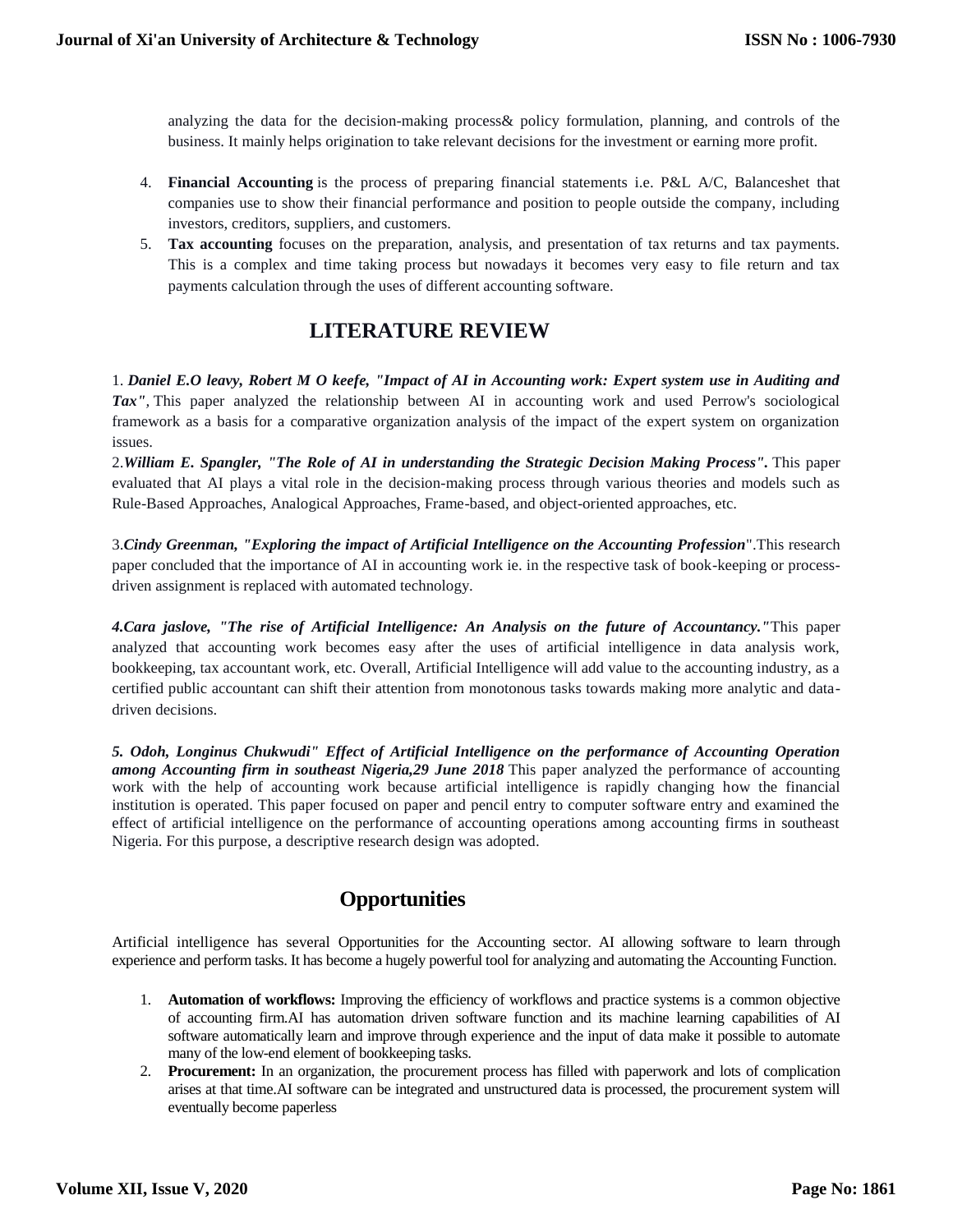#### **3. AI Chatbots:**

[Chatbots](https://www.newgenapps.com/blog/7-things-you-wont-know-what-are-chatbots-and-why-do-you-need-it/) are always delivering smart and flexible analytics through conversations on mobile devices using standard messaging tools and voice-activated interfaces. Chatbots helps to solve common queries from the customers including certain bills are due Account status, the Account balance in an efficient manner.

#### **4. Accountant & Auditor:**

In traditional times the accountant works take lots of time and services are also steady After the intervention of AI it makes it easy to handle the work reduces the time of the accountant Consultation and advising services also do with efficient manner. its uses also make auditor check and maintain audit report in an efficient manner

### **5. Accounts payable/receivable management** :

Accounts receivable thrash about to clear invoice payments when customers combine invoices in one payment, pay incorrect amounts, or do not include invoice numbers with their payment. To clear the invoice, the employee either has to manually add up various invoices that may match the payment amount or contact the customer to clarify some information. AI-powered invoice management software process make accounts payable/receivable more streamlined and learn the accounting code for the respective invoice.

#### 6. **Business Firm**

the objective of the business organization is to earn more profit through the effective utilization of resources.AI provides an opportunity to the business world for improving their working condition, increasing productivity by using advance technology reduce paperwork & also save time. It also helps maintain the P/L account & balance sheet of the firm and make a possible comparative analysis with rival firms.

#### **7. Enhancing Marketing Through Real-Time Analysis**

AI technology software not only provides opportunities to the accounting firms it also assists the market firm more effectively. In social and digital marketing, algorithms and machine learning capabilities of AI helps to target ideal clients

## **CHALLENGES**

- 1. **Need for advanced Computing Power:** Artificial intelligence tools and techniques require a lot of computing power. Which is required to process massive volumes of data to build an AI system and to utilize deep learning techniques. Obtaining and funding that level of computing power is challenging for businesses, particularly for small scale businesses and startups. The parallel processing system and cloud computing made this possible to some extent but as the volume of data goes up these are not reliable as the computing becomes more complex.
- 2. **Organizational support and trust of people:** There have been few organizations interested in putting money into AI-based products. As there is very little implementation and currently in use of the AI product therefore the interest of the organizations is not lying into the investment for the products of AI. More there are not enough people who know how to operate machines which think and learn by themselves. Some fewer people can make understand other businesses the machine powered progress. For remedy of this problem is by offering platforms and tools that permit AI-driven work as a service for the customers so that they can use the AI and use the data on the readymade solutions. AI is still a black box for the people and people don't trust something until they know how the decision was made. Algorithms are complex to make people understand that it is more relevant to get more accurate and precise predictions.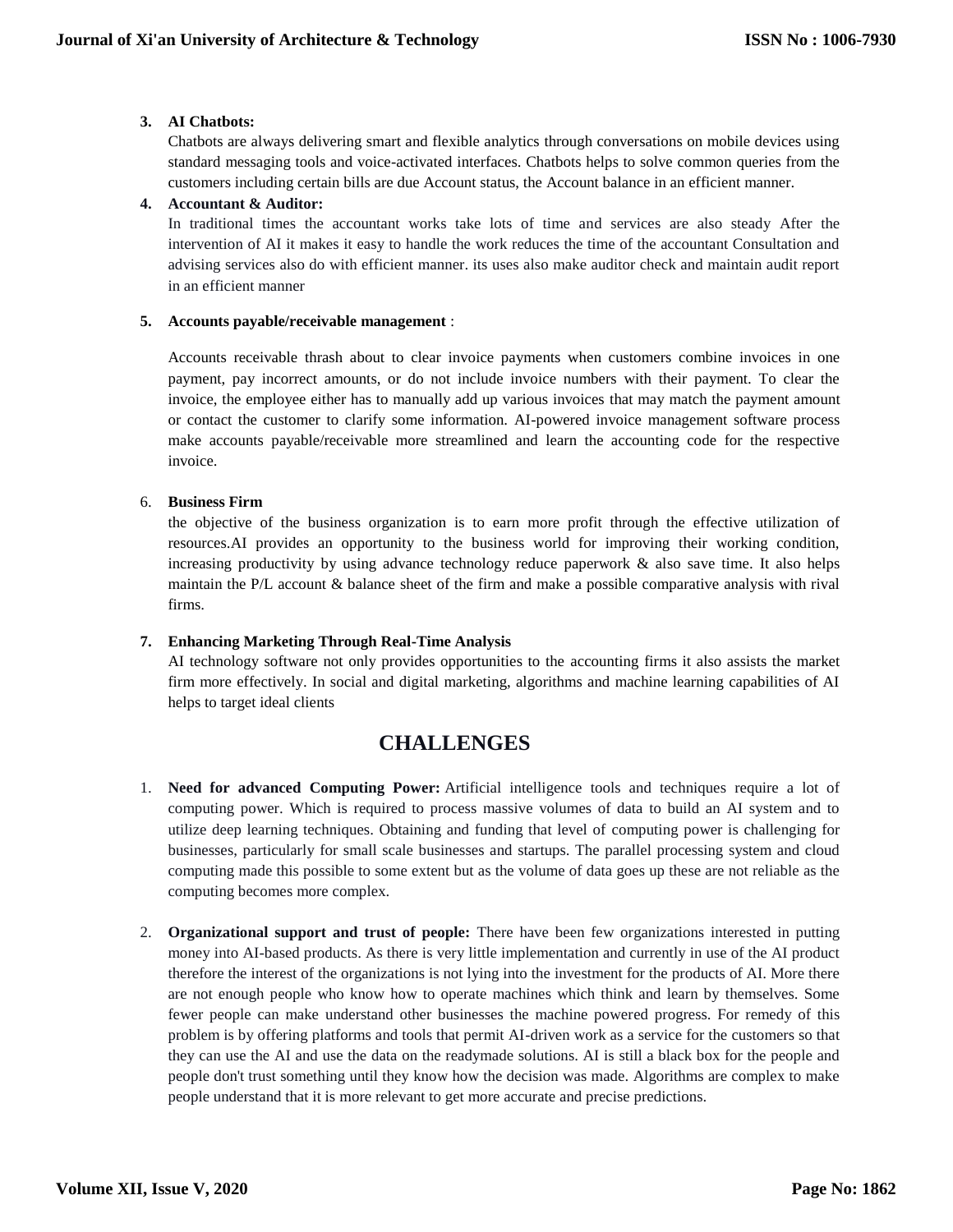- 3. **Till now AIs are designed for one track task:** Generally, any AI is designed to perform any specific or specialized task according to the input as the paradigm of the AI says, unlike the human mind which can choose between the better outcomes for any specific task. Which we can name as a generalized approach and this is yet to come in future. It means AIs need to be designed just to make sure that their solutions do not cause issue other areas which they are to be taken for consideration.
- 4. **Undoubtablity:** There are very few AI available that can prove to be transparent, explainable, and provable. As the organizations working on AI-based products cannot illustrate clearly their vision and what they have achieved with the help of AI techniques, people are doubtful about its outcome and whether the output decisions are perfect or not.
- 5. **Data security**: In accounting, there is the usage of a lot of data and according to the purpose these data are used base on the AI platform. These data can be sensitive and private, hence there is a chance of data breach. The regulator for data privacy and usage is yet to come hence it is a great concern among the organization to implement AIs for accountancy.
- 6. **Ambiguity in the output:** There might be conflict in the process through which any input can be processed between organizations or persons, and it needs human brain involvement. hence it is still a task to generate AIs that can sustain such situations and give output on which everyone agrees. There may be some data which are bad and can lead to an unethical and unfair result. These results may be discarded because this can lead to a biased decision.

### **CONCLUSION AND SUGESSIONS**

The emergence of artificial intelligence is the result of social and economic developments. It provides benefits to all departments. AI has changed the traditional way of accounting works and improve personnel qualities, avoid accounting fraud, and create a positive impact on accounting. The use of AI applications will make the work of the accountant more valuable, rather than stay in simple accounting work. The use of AI in accounting increases analytical capability decision-making ability etc. It profound analysis of data new insights on business. For this purpose, I will suggest that it gives more attention to the increment of personal ability to understand the application of AI in accounting. The various program in colleges and universities provide theoretical as well as practical knowledge of the work. **AI is like the new era of the dynamo which can revolutionize the entire landscape of industries** it has the potential to renovate every sector as and when needed. AI positively influence the performance of accounting function, In this way, I will try to inculcate the opportunities and challenges of Artificial intelligence in Accounting. In recent times all over the world affected by COVID 19 and the uses of AI will enhance the conventional works transfer to digitalization works.

### **REFERENCES**

- 1. Daniel E.O leavy, Robert M O Keefe, "Impact of AI in Accounting work: Expert system use in Auditing and Tax",
- 2. William E. Spangler, "The Role of AI in understanding the Strategic Decision Making Process" IEEE Transactions on knowledge and data engineering vol. 3 No.2 June 1991.
- 3. Cindy Greenman, "Exploring the impact of Artificial Intelligence on the Accounting Profession", Journal of Research in Business Economics and Management 8(3),1451,2017 March
- 4. Cara jaslove, "The rise of Artificial Intelligence: An Analysis on the future of Accountancy, April 2017
- 5. Odoh, Longinus Chukwudi" Effect of Artificial Intelligence on the performance of Accounting Operation among Accounting firm in southeast Nigeria,29 June 2018